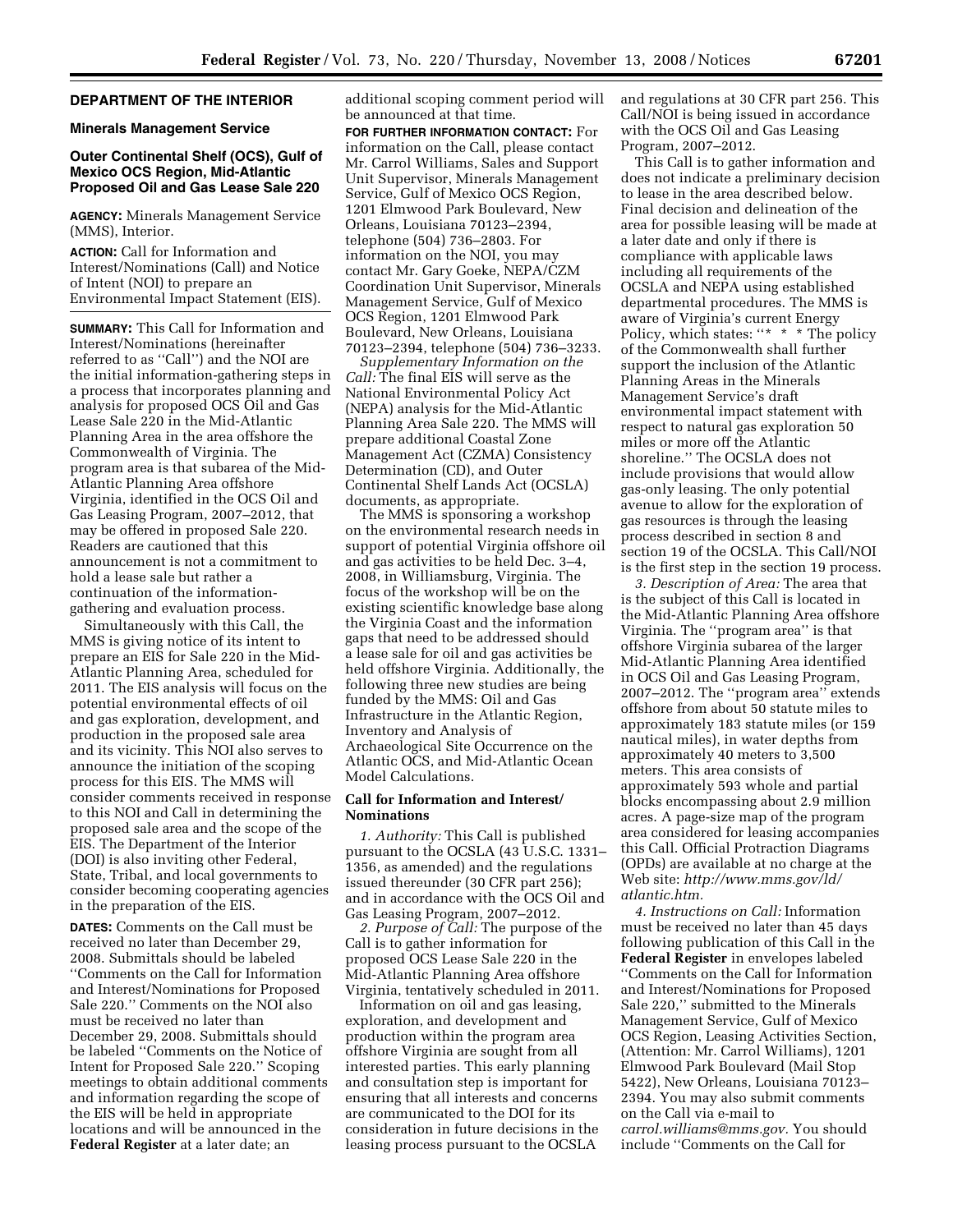Proposed Sale 220'' in the subject line of your message.

Please submit e-mail comments as an ASCII file avoiding the use of special characters and any form of encryption. Please also include your name and return address in your e-mail message.

The Call for Information and Interest/ Nominations Map delineates the Call area identified by MMS as having potential for the discovery of accumulations of oil and gas. Respondents are requested to indicate nominations of areas to be considered for leasing and comments on any or all of the Federal acreage within the boundaries of the Call area. Although individual nominations are considered privileged and proprietary information, the names of persons or entities indicating interest or submitting comments will be of public record.

Nominations must be submitted using the large-scale Call for Information and Interest/Nominations Map located at: *http://www.gomr.mms.gov/homepg/ lsesale/220/matl220.html* by outlining the area of interest along block lines. Respondents should rank the portion of the area in which they have nominated according to priority of interest; for example, priority 1 (high), or 2 (medium). Blocks nominated that do not indicate priorities will be considered priority 3 (low). Respondents must be specific in indicating blocks by priority, and be prepared to discuss with MMS their priority of interest regarding the nominated area. The telephone number and name of a person to contact in the nominator's organization for additional

information should be included in the response. The Gulf of Mexico OCS Regional Office may contact this person to set up a mutually agreeable time and place for a meeting to more fully review the company's nominations. Respondents may also submit a detailed list of blocks nominated by Official Protraction Diagram and Leasing Map designations to ensure correct interpretation of their nominations.

Comments are sought from all interested parties about particular environmental, biological, archaeological, socioeconomic, and geological (including natural hazard areas) conditions or potential conflicts, or other information that might bear upon the potential leasing, exploration, and development of the program area and vicinity. Comments are also sought on possible conflicts between future OCS oil and gas activities that may result from the proposed sale and the enforceable policies of an approved local district coastal management plan. These comments should identify specific policies of concern, the nature of the potential conflict foreseen, and steps that MMS could take to avoid or mitigate the potential conflict. Comments may be in terms of broad area or restricted to particular blocks or areas of concern. Those submitting comments are requested to list block numbers or outline the subject area on the standard Call for Information and Interest/Nominations Map.

Our practice is to make comments, including names and addresses of respondents, available for public review

during regular business hours. Individual respondents may request that we withhold their address from the rulemaking record, which we will honor to the extent allowable by law. There also may be circumstances in which we would withhold a respondent's identity, as allowable by law. If you wish us to withhold your name or address, you must state this prominently at the beginning of your comment. However, we will not consider anonymous comments. We will make all submissions from organizations or businesses, and from individuals identifying themselves as representatives or officials of organizations or businesses, available for public inspection in their entirety.

*5. Use of Call Information:*  Information submitted in response to this Call will be used for several

purposes. Responses will be used to: • Identify the proposed sale area;

• Help identify areas of potential oil and gas development;

• Identify potential environmental effects and potential use conflicts;

• Assist in the scoping process for the EIS;

• Develop possible alternatives to the proposed action;

• Develop lease terms and conditions/mitigating measures; and

• Identify potential conflicts between oil and gas activities and coastal management plans.

*6. Tentative Schedule:* The following is a list of tentative milestone dates that apply to Sale 220 covered by this Call:

November 2008

 $Spring 2009 2010$ 

December 2008/January 2009<br>early 2009

### **Supplemental Information on Notice of Intent To Prepare an EIS**

*1. Authority:* The NOI is published pursuant to the regulations (40 CFR 1501.7) implementing the provisions of the National Environmental Policy Act of 1969, as amended (42 U.S.C. 4321 *et seq.* (1988)) (NEPA).

*2. Purpose of Notice of Intent:*  Pursuant to the regulations (40 CFR 1501.7) implementing the procedural provisions of NEPA, the MMS is announcing its intent to prepare an EIS for proposed oil and gas lease Sale 220

tentatively scheduled for 2011 in the Mid-Atlantic Planning Area offshore Virginia, no closer than 50 statute miles off the coast of the Commonwealth of Virginia. The proposed action is to offer for lease all of the blocks in this Mid-Atlantic Planning Area offshore Virginia. The EIS analysis will focus on the potential environmental effects on biological, physical, and socioeconomic environmental resources from oil and gas exploration, development, and production activities in the Mid-Atlantic OCS. This NOI also serves to announce the initiation of the scoping

process for this EIS. Throughout the scoping process, Federal, State, Tribal, and local governments and other interested parties aid MMS in determining the significant issues, reasonable alternatives, and potential mitigating measures to be analyzed in the EIS and the possible need for additional information. Alternatives may include, at a minimum, the proposed action, taking no action, or implementing appropriate restrictions on oil and gas activities. These and any additional alternatives developed through scoping and the NEPA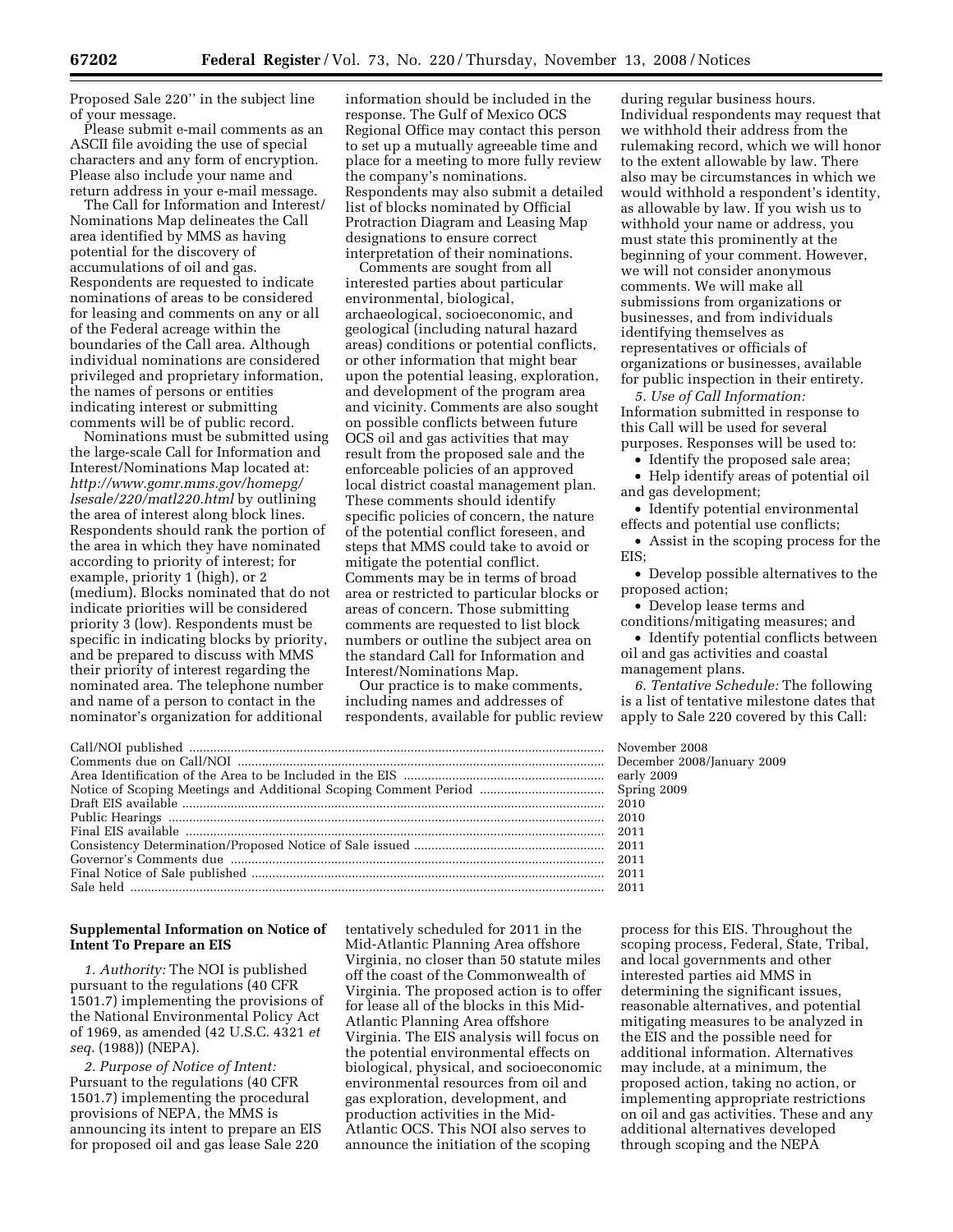evaluation will be considered in the decision-making process.

*3. Instructions on the Notice of Intent:*  Federal, State, Tribal, and local governments and other interested parties are requested to provide comments related to the scope of the EIS, including significant issues that should be addressed, the types of biologic, physical or socioeconomic resources that should be considered, the types of activities that produce impacts, reasonable alternatives, potential mitigation measures, and other relevant information that is available and should be considered. You may mail comments to the Minerals Management Service, Gulf of Mexico OCS Region (Attention: Mr. Gary Goeke), 1201 Elmwood Park Boulevard, New Orleans, LA 70123– 2394. Comments should be enclosed in an envelope clearly labeled ''Comments on the NOI for Proposed Sale 220.'' You may also submit comments via e-mail to *Sale220@mms.gov.* Please include "Attn: Proposed Sale 220 NOI" in the subject line, and your name and return address in your scoping comment. If you do not receive an auto-confirmation from the system that we have received your e-mail message, please contact us at (504) 736–3233. Lastly, you may hand-deliver comments to the address above. Comments are due no later than December 29, 2008.

Our practice is to make comments, including names and addresses of respondents, available for public review during regular business hours. Individual respondents may request that we withhold their address from the public record, which we will honor to the extent allowable by law. There may also be circumstances in which we would withhold a respondent's identity, as allowable by law. If you wish us to withhold your name and/or address, you must state this prominently at the beginning of your comment. We will not consider anonymous comments. We will make all submissions from organizations or businesses, and from individuals identifying themselves as representatives or officials of organizations or businesses, available for public inspection in their entirety. Scoping meetings to obtain additional comments and information regarding the scope of the EIS will be held in appropriate locations and will be announced at a later date. An additional comment period will be announced at that time.

A Notice of Availability of the draft EIS for public review and comment will be announced in the **Federal Register** by the MMS and the Environmental Protection Agency; on the MMS, Gulf of Mexico OCS Region Web site; and, in

the local media. Public hearings will be held in the local area following release of the draft EIS on dates and at locations to be determined.

*4. Cooperating Agencies:* The DOI policy is to invite other Federal agencies, and State, Tribal, and local governments to consider becoming cooperating agencies in the preparation of an EIS. Under the Council of Environmental Quality (CEQ) regulations, qualified agencies and governments are those with ''jurisdiction by law or special expertise.'' Potential cooperating agencies should consider their authority and capacity to assume the responsibilities of a cooperating agency. Cooperating agency status neither enlarges nor diminishes the final decision-making authority of any agency involved in the NEPA process. The MMS invites qualified government entities to inquire about cooperating agency status for this lease sale EIS. Upon request, the MMS will provide qualified cooperating agencies with a written summary of ground rules for cooperating agencies, including time schedules and critical action dates, milestones, responsibilities, scope and detail of cooperating agencies' contributions, and handling of predecisional information. The MMS anticipates this summary will form the basis for a Memorandum of Understanding between the MMS and each cooperating agency. You should also consider the CEQ's ''Factors for Determining Cooperating Agency Status.'' This document is available on the CEQ Web site at: *http:// ceq.eh.doe.gov/nepa/regs/cooperating/ cooperatingagencymemofactors.html.* 

Even if your agency is not a cooperating agency you will continue to have opportunities to provide information and comments to MMS during the normal public input phases of the NEPA/EIS process.

5. *Background Information:* The Mid-Atlantic Planning Area lies offshore the middle Atlantic States and extends from Delaware to North Carolina. The program area lies in the Mid-Atlantic Planning Area offshore Virginia at the southern end of a basin in a geologic province called the Baltimore Trough. The area is believed to be gas-prone. The program area consists of 593 whole and partial OCS blocks encompassing approximately 2.9 million acres. Water depths in the program area range from 40 meters to 3,500 meters. The program area is pie-slice-shaped with the apex pointed to the east. It is everywhere greater than 50 statute miles from the boundary between the Commonwealth

of Virginia and Federal waters, and extends seaward to 183 statute miles.

In spending bills since 1983, Congress has banned DOI expenditures in support of any petroleum leasing or development activities in the Atlantic planning areas. In June 1990 President George H.W. Bush reinforced the ban by issuing an executive order that more explicitly blocked Atlantic drilling for a period of 10 years. On June 12, 1998, President William J. Clinton withdrew these areas from leasing through June 30, 2012. On July 14, 2008, President George W. Bush announced a modification of the Presidential Withdrawal and on September 30, 2008, the Congress let expire the previous Department of the Interior Appropriations measures that had imposed an Atlantic drilling ban that lasted a total of 25 years.

The last lease sale in the Mid-Atlantic Planning Area was Sale 76 held on April 26, 1983. In the period between 1976 and 1983 when lease sales were conducted in the Mid-Atlantic Area, including the offshore Virginia program area, a total of 32 exploration wells were drilled resulting in no commercial hydrocarbon discoveries. One OCS block was leased off of the Commonwealth of Virginia in this period but was never drilled. Based on the 2006 National Assessment, we estimate the mean Undiscovered Technically Recoverable Resources contained in the Sale 220 area to be 130 million barrels of oil and 1,140 billion cubic feet of gas.

The MMS has developed an overview of the leasing process titled Leasing Oil and Natural Gas Resources which can be found at the following link: *http:// www.mms.gov/ld/PDFs/GreenBook-LeasingDocument.pdf*, or you may request a hard copy by contacting the MMS Leasing Division, at 703–787– 1215.

If the decision is made to conduct the sale and leases are acquired, a company would then need to submit an exploration plan (EP) to MMS proposing to drill wells on specific sites. Upon acquiring a lease, any lessee who wants to drill an exploration well must submit an extensive EP application containing an array of environmental, monitoring, and mitigation information that must demonstrate to MMS that the proposed EP activities ''do[es] not cause undue or serious harm or damage to the human, marine, or coastal environment. See 30 CFR 250.202, 250.212–228. The MMS would review the EP to determine any potential impacts on the environment and ensure engineering safety. Affected States would also review the EP and determine its consistency with the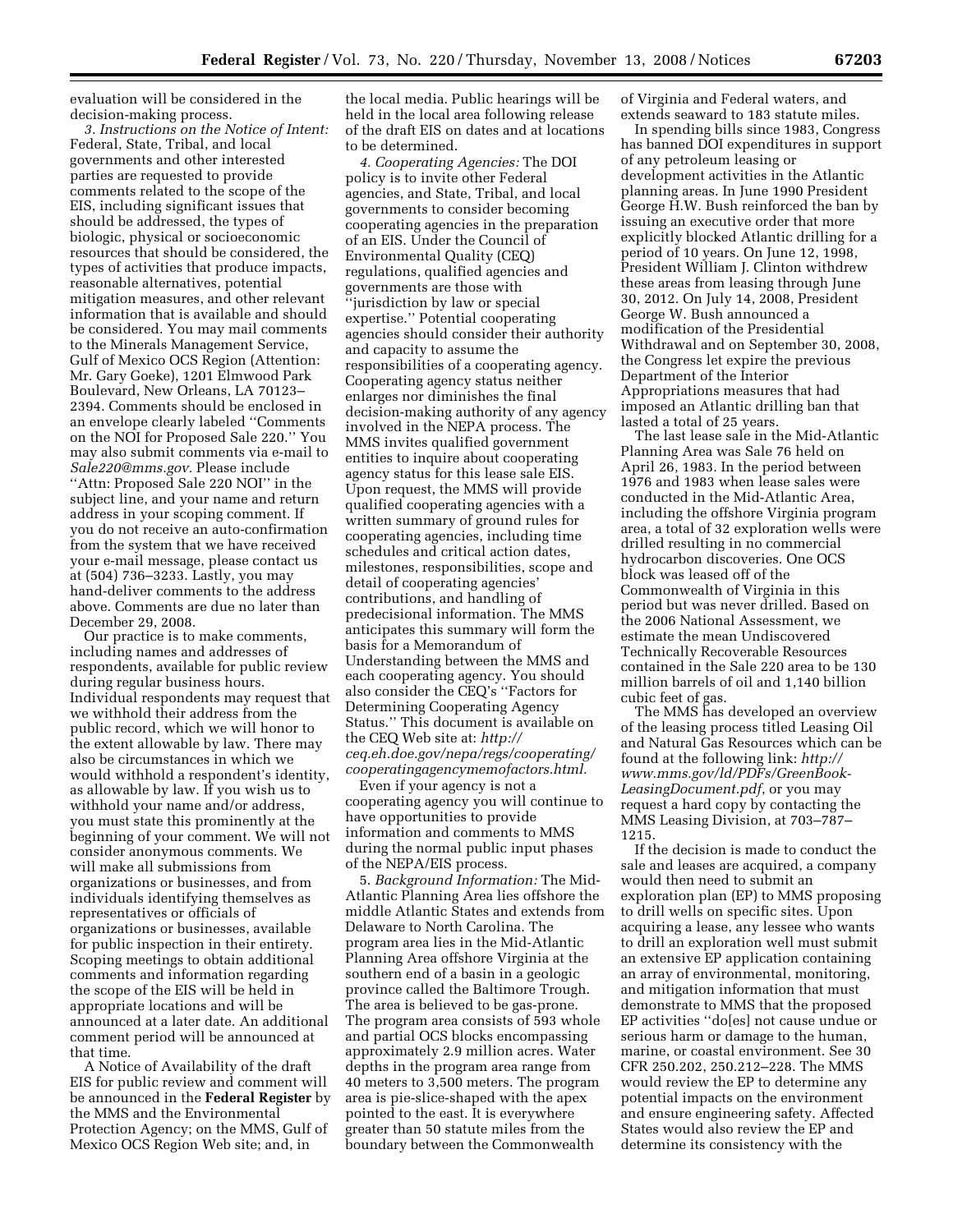State's coastal zone program. After all reviews, MMS would approve the EP, if acceptable. Other Federal agencies also review and issue permits for aspects of the activities. For example the Environmental Protection Agency issues the water discharge permits. Before any development or production activities can begin, a development plan must be submitted to MMS for review and approval. Again, the proposed

development plan must contain a full array of environmental, monitoring, and mitigation information that must demonstrate to MMS that the proposed activities do not harm the environment. See 30 CFR 250.202, 250.241–262. Specific environmental, archaeological, and biological information must be submitted in support of the plans. The plans and supporting information are evaluated for seafloor or drilling

hazards; air and water quality impacts; hydrocarbon resource conservation; appropriate mitigation of potential impacts; and compliance with NEPA, MMS operating regulations, and other requirements. Other Federal agencies and the designated coastal zone management agencies in Atlantic Coast states may take part in the review process.

**BILLING CODE 4310–MR–P**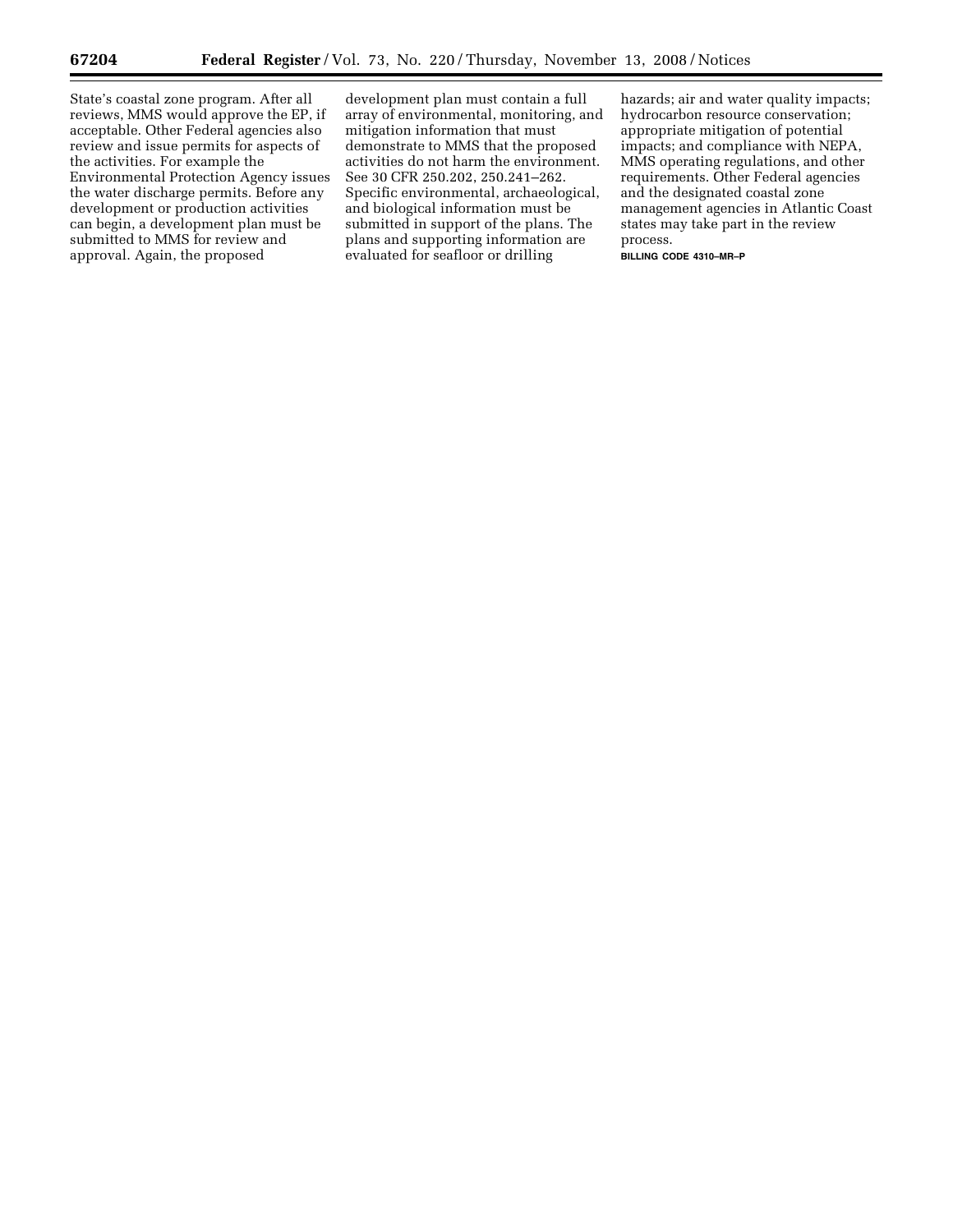